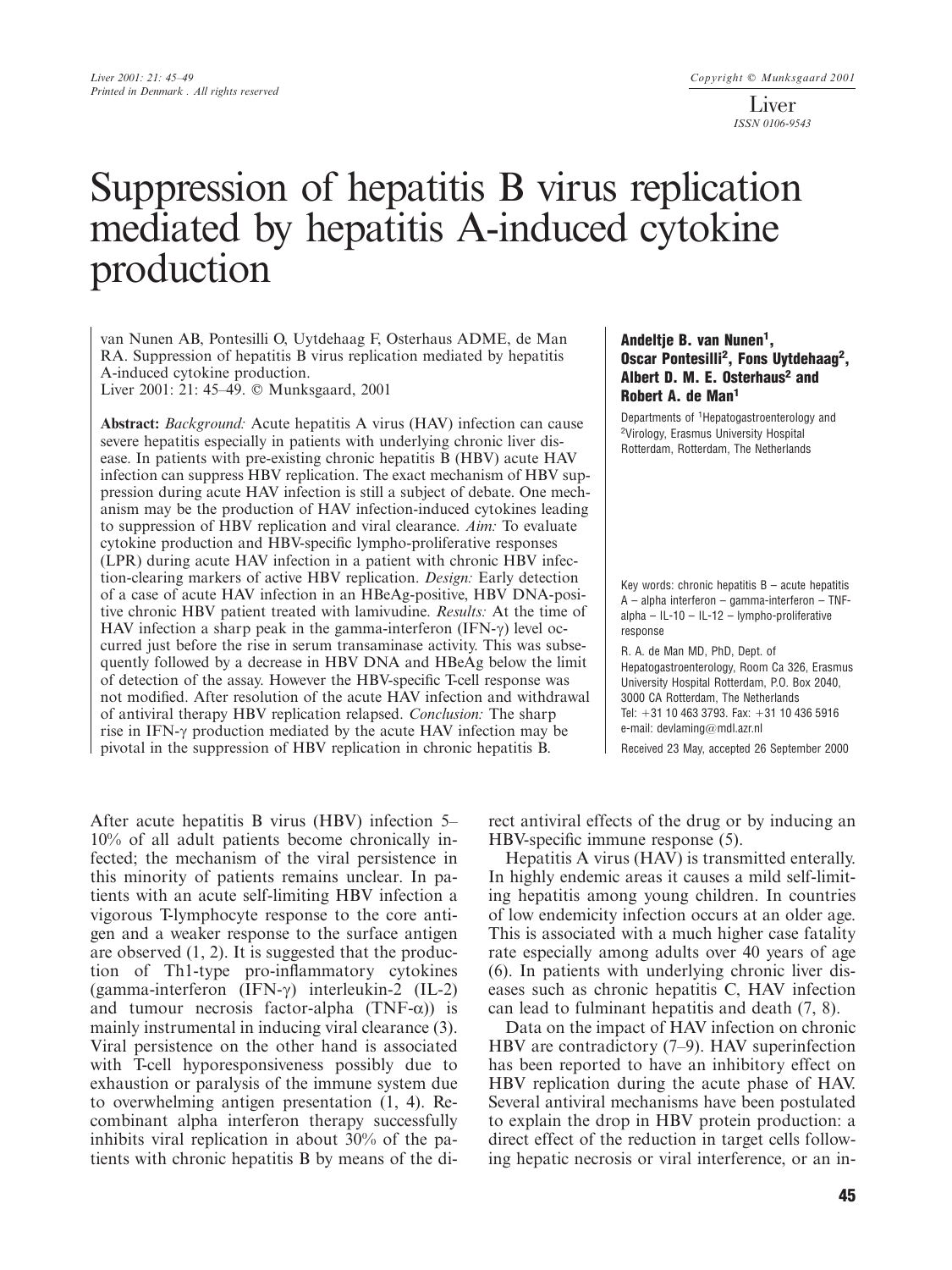# **Van Nunen et al.**

direct effect due to HAV-induced cytokine production (9–13).

During an HAV outbreak among homosexual men in the Rotterdam area we studied a chronic hepatitis B patient during an early phase of acute HAV infection in detail.

#### **Materials and methods**

## Viral serology

Diagnosis of acute HAV infection was based on a highly positive IgM-anti HAV test (IMX Abbott Chicago, IL). Co-infections with CMV EBV HDV and HIV were excluded by standard serology. Acute HCV infection was excluded by PCR.

HBV DNA was measured by liquid hybridization (Digene II, Murex, UK) and, if negative, by PCR (detection limit 400 genome equivalents per ml (gen Equiv/ml) based on the Eurohep standard). HBeAg (IMX, Abbott) and HBsAg (AxSYM HBsAg, Abbott) were measured quantitatively and expressed in Paul Ehrlich Units.

#### Measurement of serum cytokine levels

Sequential serum samples before and during the acute hepatitis episode have been tested for levels of circulating IFN- $\alpha$ , IFN- $\gamma$ , IL-10, IL-12, and TNF- $\alpha$  by means of the standard sandwich ELISA technique. Antibodies for coating and detection, and ELISA reagents were obtained from the following: HyCult biotechnology, Uden, The Netherlands  $(anti-IFN-\alpha)$ ; Medgenix Diagnostics, Fleurus, Belgium (anti-IFN-g); Pharmingen, San Diego, CA, USA (anti-IL10); R&D Systems, Minneapolis, MN, USA (anti-IL12); and CLB, Amsterdam, The Netherlands (TNF- $\alpha$ ). Lower detection limits in each assay were: IFN- $\alpha$ , 50 pg/ml; IFN-g, 10 pg/ml; IL-10, 20 pg/ml; IL-12, 80 pg/ml; TNF- $\alpha$ , 4 pg/ml.

#### Antigens

Recombinant C-terminal truncated HBcAg particles (146aa) expressed in *E. coli* (American Research Products, Belmont, MA, USA; cat no.12– 3069, batch r-HBcAg-e-CIT-0070) were used in lymphocyte stimulation assays. As control antigen, recombinant HCV NS3 protein, also expressed in *E. coli* (American Research Products, cat. no.12– 00117, batch 9812ns3) was used. Recombinant pre- $S_1$ - and pre-S<sub>2</sub>-containing HBsAg particles, expressed in Chinese hamster ovary (CHO) cells, were obtained from Dr Reinhard Gluck (Swiss



*Fig. 1.* Patient with chronic hepatitis B infected with HAV during lamivudine treatment. A sudden drop in HBV DNA was observed in combination with a hepatitis flare followed by loss of HBeAg. An interferon-gamma peak preceded the rise in serum transaminase activity.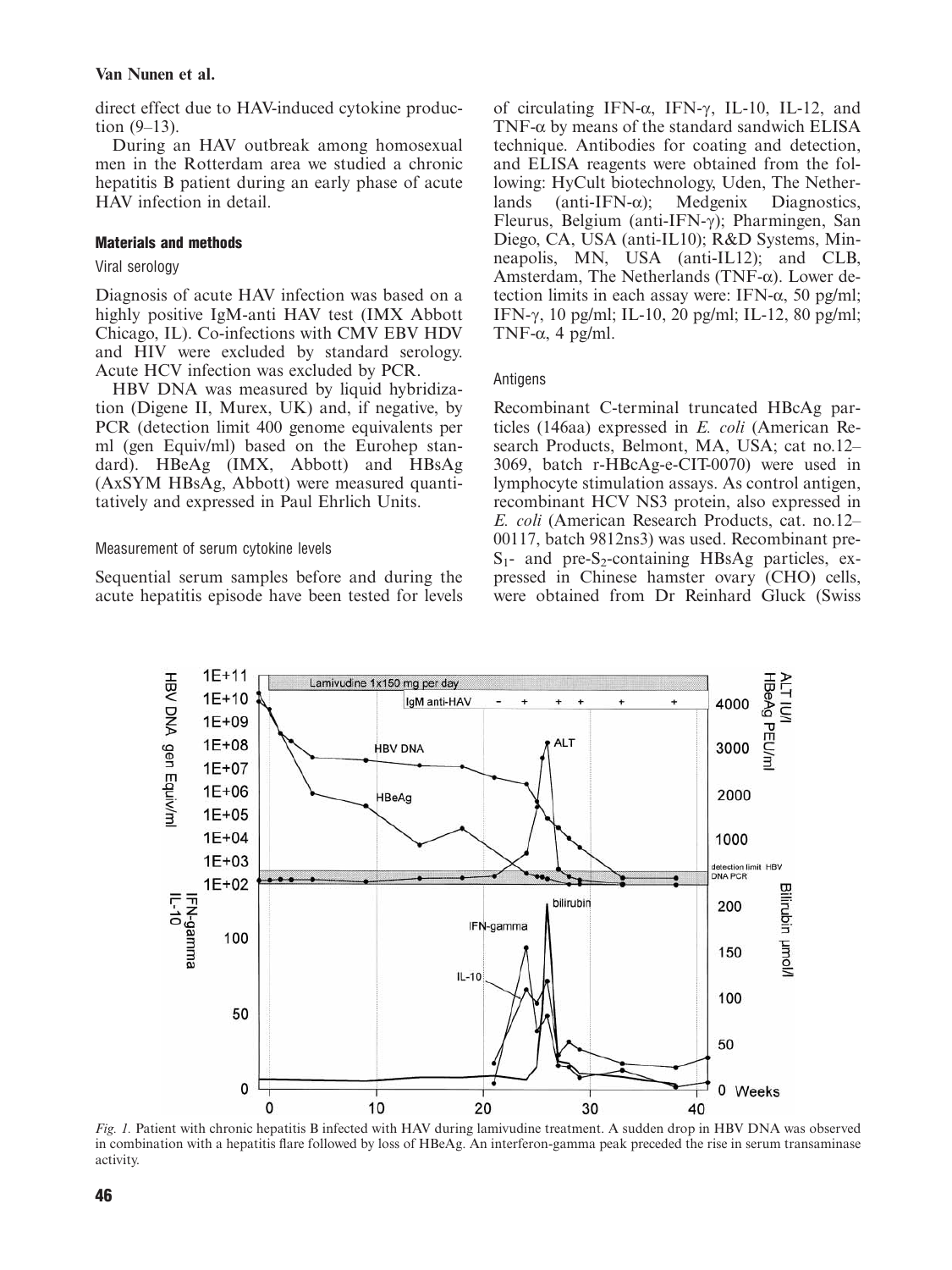Serum and Vaccine Institute Berne, Berne, Switzerland).

#### In vitro lymphocyte proliferation assays

Ag-specific lymphocyte proliferative response (LPR) was measured retrospectively culturing 105 thawed peripheral blood mononuclear cells (PBMC) in four replicate round-bottom microtitre wells for 7 days in 0.1 ml RPMI-1640 supplemented with antibiotics and 10% human pooled serum in the presence of one of the above described antigens. Optimal Ag concentration was determined as  $2 \mu g/ml$  according to titrations performed on PBMC from patients with acute hepatitis B and healthy blood donors, either HBsAgvaccinated or not.  $[{}^{3}H]$ -Thymidine (specific activity 5 mCi/mmol) was added for the last 20 h of culture and the incorporated radioactivity measured in a b-scintillation counter. Results were expressed as counts per minute (cpm) and the lymphocyte stimulation index (LSI) was calculated as the ratio between median cpm in the HBcAg- or HBsAgcontaining cultures and median cpm of cultures containing HCV NS3 or no added Ag, respectively. The 99th percentile of HBcAg-specific SI in 10 healthy blood donors was 2.29. For practical purposes, specific LPR was scored positive when  $LSI>3.$ 

## **Results**

A 33-year-old homosexual man was known to have been HBeAg-positive since 1995. He was a nonresponder to a previous 4-month course of alpha interferon in 1996. Lamivudine (150 mg once daily) was started in August 1997 and the patient was included in a standardised monthly follow-up protocol. The initial drop in HBV DNA ceased after 8 weeks of treatment but HBV DNA remained detectable at levels around  $10^{7}-10^{6}$  gen Equiv/ml (Fig. 1).

After 24 weeks of lamivudine therapy ALAT, ASAT and bilirubin rose to peak levels of 3061 U/l, 1764 U/l and 202 µmol/l, respectively. He was jaundiced and complained of malaise, lack of appetite and fatigue. There was neither alcohol nor drug abuse. The differential diagnosis included lamivudine resistance, drug toxicity, spontaneous clearance of hepatitis B, and a post-lamivudine flare due to non-compliance or superinfection with HAV, HCV or HDV.

Compliance with his lamivudine medication was demonstrated excluding a lamivudine-withdrawal flare. He did not use nor had ever used other drugs. No evidence of HCV or HDV was found. A YMDD analysis showed wild-type hepatitis B virus.

Table I. HBcAg-specific LPR of the control population *versus* the LPR over time of the acute HAV-infected CHB patient

|          |                                                                  | HBc-LSI                    | LSI SE                     |
|----------|------------------------------------------------------------------|----------------------------|----------------------------|
| Controls | Healthy donors $(n=10)$<br>AHB $(n=11)$<br>CHB $(n=16)$          | 1.3700<br>4.2100<br>2.1400 | 0.1400<br>0.9700<br>0.2900 |
| Patient  | Week 0 (start lamivudine)<br>Week 4<br>Week 48 (after acute HAV) | 2.8600<br>3.7600<br>4.9000 |                            |

AHB: acute hepatitis B. CHB: chronic hepatitis B. SE: standard error.

Extensive virological testing documented an acute HAV superinfection. IgM anti-HAV was detectable in serum at the moment serum transaminase activity started to increase. Peak serum levels of naturally produced IFN- $\gamma$ , but also IL-10, were measurable just before the rise in serum transaminase activity and the subsequent drop in HBV DNA levels (Fig. 1). In these samples the levels of IFN- $\alpha$ , TNF- $\alpha$  and IL-12 were below the level of detection. The proliferative response of PBMC's against the hepatitis B core antigen was already detectable before the acute hepatitis, after lamivudine therapy was started and showed no significant change after the acute HAV infection (Table 1). No HBsAg-specific response could be measured in these samples.

During the next 2 months HBV DNA dropped further below the level of PCR detection. HBeAg and anti-HBe reached borderline values, HBsAg remained detectable at very low levels and serum transaminases dropped to normal.

After seroconversion alpha interferon therapy was started to induce a sustained HBeAg seroconversion with detectable anti-HBe antibodies. After 8 weeks of combination therapy lamivudine was withdrawn; HBV DNA subsequently became detectable. After 12 weeks of IFN monotherapy anti-HBe antibodies were detectable; IFN was given for a total period of 20 weeks. However, after its withdrawal, HBeAg relapsed.

# **Discussion**

Acute hepatitis A infection has been reported to suppress hepatitis B viral replication in several cases (9–13). In acute hepatitis A lysis of infected hepatocytes is mainly a T-cell-mediated cytotoxic mechanism rather than a direct cytopathic effect of the virus (14–16). It has been suggested that massive necrosis of infected hepatocytes leads to the decrease in HBV DNA (11–13). Hepatitis A caused massive necrosis of infected hepatocytes in our patient, resulting in elevated transaminase activity followed by clearance of HBV DNA and HBeAg. However, it is unlikely that cell necrosis of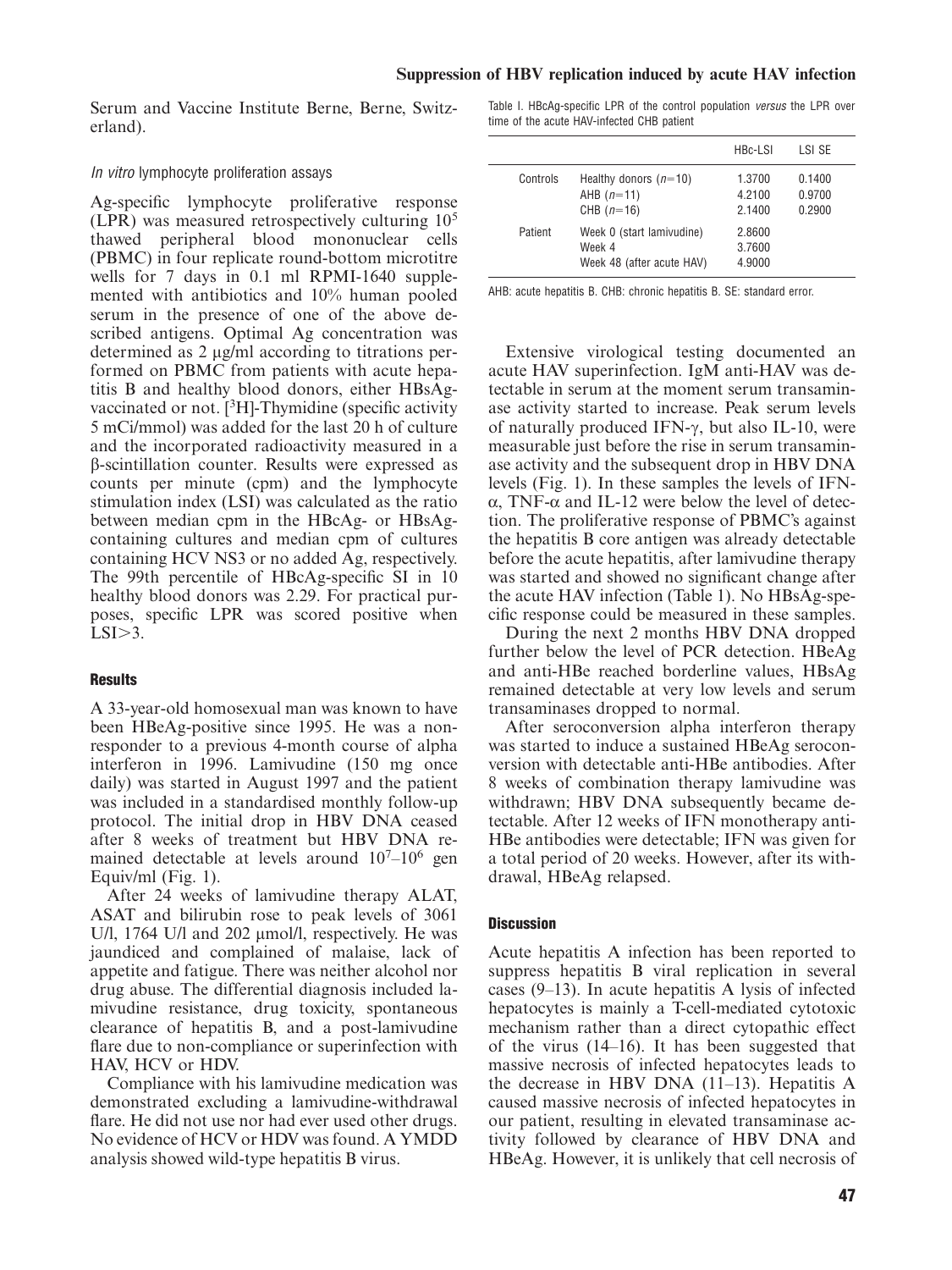# **Van Nunen et al.**

HBV-infected hepatocytes mediated by HAV-specific cytotoxic T lymphocytes eliminates all HBV-infected hepatocytes.

The contribution of noncytolytic antiviral effects may be of major importance for viral clearance in HBV (17). HAV-induced cytokine production is one of the mechanisms that might cause HAV-induced suppression of HBV replication (11, 18). IgM anti-HAV positivity coincided with the high production of IFN- $\gamma$  followed by inhibition of HBV DNA replication. *In vitro* data suggest that IFN- $\gamma$  is the main effective mediator in acute HAV infection. The effects occur at three levels: stimulation of HLA antigen expression, direct virus-specific antiviral effects and immunomodulatory effects (19). Acute self-limited HBV is probably also mediated by predominantly Th1 cytokine production, especially of IFN- $\gamma$  (3). Furthermore, increased IL-12 levels are associated with HBeAg seroconversion (20).

In this case HAV-specific IFN- $\gamma$ , focused on infected hepatocytes, probably caused the drop in HBV DNA. An IFN- $\alpha$  peak, as found by Davis et al. (11), could not be confirmed; TNF- $\alpha$  and IL-12 were also below the level of detection. At the same time the production of IL-10, an immuneregulating and anti-inflammatory Th2-cytokine, was stimulated, probably contributing to the selflimitation of the response.

Induction of an HBV-specific response would possibly prevent relapse of the HBV infection. Chronic HBV is associated with a weak and ineffective antiviral T-cell response to nucleocapside antigens (HBcAg and HBeAg) in contrast to the strong response in acute HBV infection (1, 3). In acute exacerbations, spontaneous clearance and response to alpha interferon therapy, a re-activated T cell response is measurable, necessary for viral elimination (21–23). Restoration of nucleocapsidespecific T cell response has been described also during lamivudine treatment (4), but the underlying mechanism and its clinical meaning are still unclear. Studies in a transgenic mouse model suggest a relevant role for non-cytolytic IFN- $\gamma$  and TNFa-mediated suppression of HBV genome expression exerted by HBsAg-specific CTLs (24).

In our patient there was already a pre-existing weak LPR against HBcAg when lamivudine therapy was started. As expected no response to the surface antigen was detectable. The LPR did not increase after the acute HAV infection, when measured in peripheral blood. This does not exclude an increased response because of the possible compartmentalization of stimulated T-cells in the liver (2). However this is not very likely in our patient in view of his relapse after withdrawal of therapy.

HAV-induced production of IFN- $\gamma$  probably in-

duced HBV DNA and HBeAg negativity. However, this was not combined with stimulation of an HBV-specific T-cell memory which is probably necessary to maintain HBe-seroconversion and protection against HBV relapse. In conclusion we think that our observations may contain important implications for specific immunotherapy for chronic HBV patients on nucleoside analogue therapy.

#### **References**

- 1. CHISARI F V, FERRARI C. Hepatitis B virus immunopathogenesis. Ann Rev Immunol 1995; 13: 29–60.
- 2. FERRARI C, PENNA A, BERTOLETTI A, et al. Cellular immune response to hepatitis B virus-encoded antigens in acute and chronic hepatitis B infection. J Immunol 1990; 145: 3442–
- 9.<br>3. PENNA A, DEL PRETE G, CAVALLI A, et al. Predominant Thelper 1 cytokine profile of hepatitis B virus nucleocapsidespecific T cells in acute self-limited hepatitis B. Hepatology 1997; 25: 1022–7.
- 4. BONI C, BERTOLETTI A, PENNA A, et al. Lamivudine treatment can restore T cell responsiveness in chronic hepatitis B. J Clin Invest 1998; 102: 868–75.
- 5. WONG D K H, CHEUNG A M, O'ROURKE K, NAYLOR CD, DETSKY A S, HEATHCOTE J. Effect of alpha-interferon treatment in chronic hepatitis B e antigen-positive chronic hepatitis B. Ann Intern Med. 1993; 119: 312–23.
- 6. HADLER S C. Global impact of hepatitis A virus infection: changing patterns. In: Hollinger F B, Lemon S M, Margolis H, eds. Viral hepatitis and liver disease. Baltimore: Williams & Williams, 1991: 14–20.
- 7. VENTO S, GAROFANO T, RENZINI C, et al. Fulminant hepatitis associated with hepatitis A virus superinfection in patients with chronic hepatitis C. N Engl J Med 1998; 338: 286–90.
- 8. KEEFFE E. Is hepatitis A more severe in patients with chronic hepatitis B and other chronic liver diseases? Am J Gastroenterol 1995; 90: 201–5.
- 9. TASSOPOULOS N, PAPAEVANGELOU G, ROUMELIOTOU-KARAY-ANNIS A, et al. Double infections with hepatitis A and B viruses. Liver 1985; 5: 348–53.
- 10. VIOLA L A, COLEMAN J C, BARRISON I G, MURRAY-LYON I M. The clinical course of acute type A hepatitis in chronic HBsAg carriers: a report of three cases. Postgrad Med J 1982; 58: 80–1.
- 11. DAVIS G, HOOFNAGLE J, WAGGONER J. Acute type A hepatitis during chronic hepatitis B virus infection: association of depressed hepatitis B virus replication with appearance of endogenous alpha interferon. J Med Virol 1984; 14: 141– 7.
- 12. CONTEAS C, KAO H, RAKELA J, WELIKY B. Acute type A hepatitis in three patients with chronic HBV infection. Dig Dis Sci 1983; 28: 684–6.
- 13. WANG J-Y, LEE S-D, TSAI Y-T, LO K-J, CHIANG BN. Fulminant hepatitis A in chronic HBV carrier. Dig Dis Sci 1986; 31: 109–11.
- 14. VALLBRACHT A, MAIER K, STIERHOF Y D, WIEDMANN K H, FLEHMIG B, FLEISCHER B. Liver-derived cytotoxic T cells in hepatitis A virus infection. J Infect Dis 1989; 160: 209–17.
- 15. LEMON S M, PING L H, DAY S, et al. Immunobiology of hepatitis A virus. Viral hepatitis and liver disease. Baltimore: Williams & Williams, 1991: 14–20.
- 16. KURANE I, BINN L N, BANCROFT W H, ENNIS F A. Human lymphocyte responses to hepatitis A virus-infected cells: in-